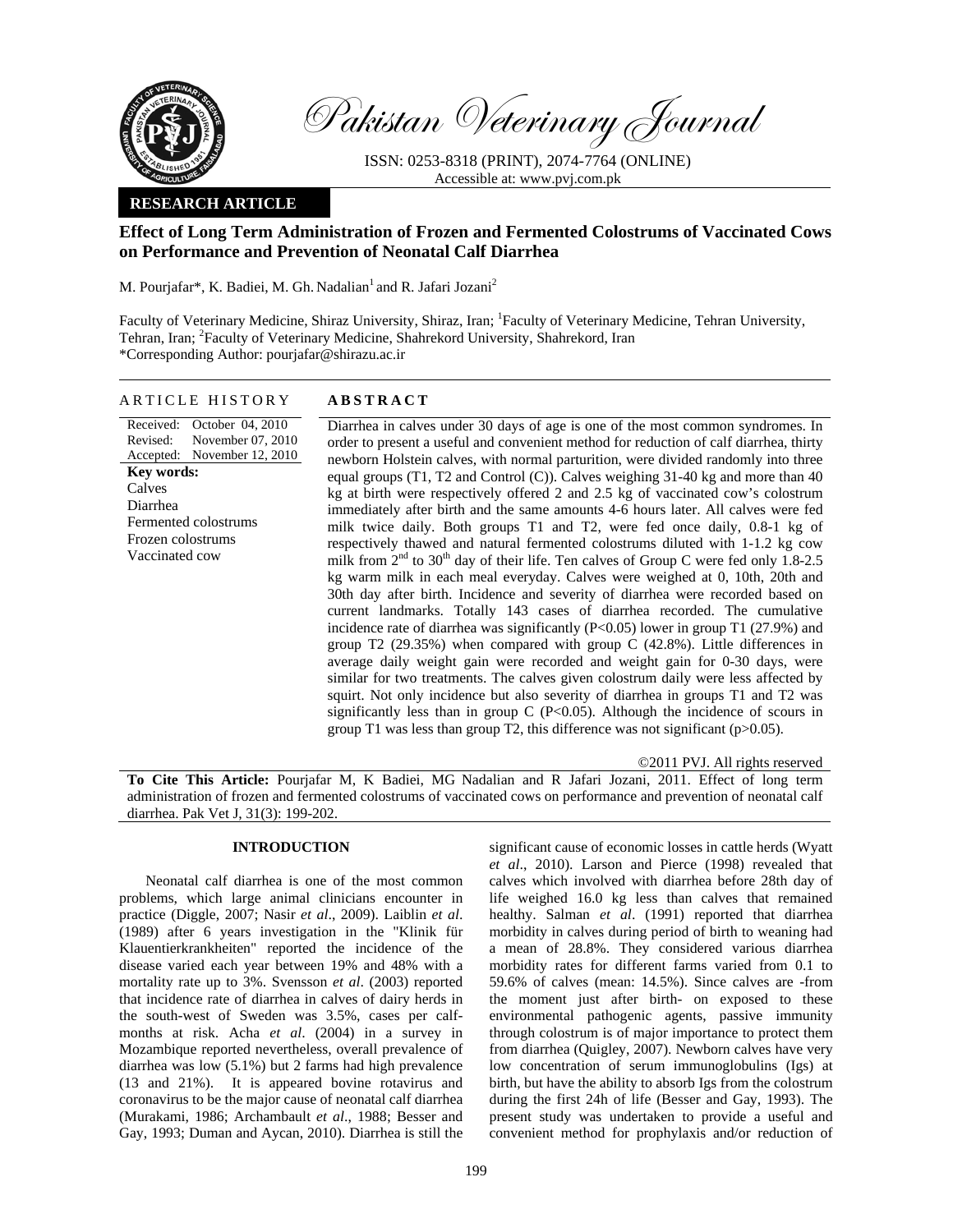diarrhea by daily feeding of natural frozen colostrum during the first month of calves life.

## **MATERIALS AND METHODS**

This study was carried out from July to September on Rezai Farm, Tehran, Iran. Thirty apparently healthy newborn Holstein calves randomly were divided into three equal groups (T1, T2 and control). Calves with 31-40 kg and >40 kg at the birth time were fed with 2 and 2.5 kg of colostrum, respectively (immediately after birth and the same amount 4-6 hours later). First time colostrum was fed by bottle. The calves were taken away from their dams and kept individually on cubicles. All received 1.5-2 L cow milk twice daily for first week, and then it increased slowly to 2-2.5 L per meal reaching to  $4<sup>th</sup>$  week.

From 14<sup>th</sup> day, calf starter and fresh water were also available ad libitum to animals. All cows were vaccinated one and two weeks before parturition with "scour guard" vaccine manufactured by Beecham Animal Health Smithkline, America (included: inactive Rotavirus and Coronavirus and Escherichia coli k99 bacterin). Ten days before trial begins, first, second and third colostrum were collected from all cows (except cows with mastitis or retained placenta). Collected colostrum was divided into 2 L containers and placed in -20ºC freezers and kept at least for 10 days. All frozen colostrums were thawed, warmed to 37ºC before feeding to group T1. For group T2 collected colostrum allowed to be naturally fermented at environmental temperature for 1 week before using. Both groups T1 and T2, were fed once daily, 0.8-1 kg of respectively thawed and natural fermented colostrums diluted with 1-1.2 kg cow milk from  $2<sup>nd</sup>$  to 30<sup>th</sup> day of their life. Ten calves of Group C were fed only 1.8-2.5 kg warm milk in each meal everyday. Calves were weighed at 0,  $10^{th}$ ,  $20^{th}$  and  $30^{th}$  day after birth. Cumulative incidence and severity of diarrhea were recorded according to the parameters such as consistency of feces, duration of diarrhea (from first sign of diarrhea to recovery), skin fold (for evaluation of degree of dehydration) and ability to stand and suck (for metabolic acidosis assessment). Treatment of diarrhea was similar across groups, depending on the clinical condition of calves. If deemed necessary, calves were treated with electrolytes and /or antibiotics. Severity of diarrhea was categorized to: Mild: standing, strong sucking reflex and clinical dehydration (0-5%); Moderate: standing, weak suck reflex and 5-10% dehydration; Severe: recumbency (sternal or lateral) and >10% dehydration. Statistical analysis was made by T-test for comparison of gained weight and test of independence for cumulative incidence and severity of diarrhea (SPSS for Windows, Version 15.0).

#### **RESULTS**

A total of 143 cases of diarrhea were recorded. The cumulative incidence rate of diarrhea was significantly (P<0.05) lower in group T1 and group T2 when compared with group C. The average duration of diarrhea in group C  $(3.5\pm1.3$  days) was significantly higher than both experimental groups (P<0.05) (Table1). Severity of diarrhea in group T1 had the lowest percentages of cases among all groups (P<0.05) (Table 2).

**Table1:** Incidence rate and duration of diarrhea in calves from birth to 30<sup>th</sup> day of life

| Groups | Incidence of | Duration (day)  |  |
|--------|--------------|-----------------|--|
|        | diarrhea (%) |                 |  |
| TΙ     | $27.9*$      | $2.8 \pm 1.5^*$ |  |
| Т2     | $29.3*$      | $2.6 \pm 0.9*$  |  |
|        | 42.8         | $3.5 \pm 1.3$   |  |
|        | $\mathbf{a}$ |                 |  |

\*P<0.05 (vs. control)

|                                |  | <b>Table 2:</b> Percentage of diarrhea Severity in different groups, |  |
|--------------------------------|--|----------------------------------------------------------------------|--|
| from birth to 30th day of life |  |                                                                      |  |

|    | Mild    | Moderate | Severe |
|----|---------|----------|--------|
|    | $22.1*$ | 5.8*     | ∩*     |
| Т2 | $23.2*$ | $6.1*$   | 0*     |
|    | 32.5    | 8. I     | 2.3    |

P<0.05 (vs. control)

Little differences in daily average weight gain were recorded and weight gain for 0 to  $30<sup>th</sup>$  day, were similar for three groups. The weights of all calves at the birth were about 37.7-38.5 kg (SD: 1.8-3.4). Although body weight gain in each three times  $(10^{th}, 20^{th}, and 30^{th}, 40^{th})$ especially on days 10 and 20, is higher for groups T1 and T2, in comparison with group C, the differences were not significant.

#### **DISCUSSION**

Humoral immunity to infections with enteropathogens such as bovine rotavirus, is limited to the intestinal epithelium, requires the presence of specific antibody in the intestinal lumen of neonatal calves (Besser, 1993; Trotz-Williams *et al*., 2008). Serum derived antibodies generally play a minor role, and there is usually little correlation between serum antibodies and infection (Donovan *et al*., 1998). Although, Besser (1993) demonstrated that proteolytic enzymes in the intestinal lumen degraded all of the intestinal IgG-1 (after 12 hr) but it is mentioned that there is no change in the level of colostrum Igs after freezing (Klobasa *et al*., 1998; Holloway *et al*., 2001; Argüello *et al*., 2003). Therefore, because prolonged administration of frozen colostrum is practical, economical and reliable it may assist in reducing the incidence and severity of infectious diarrhea because of local immunity. The fact that viral-induced diarrhea develops infrequently before but it is common after 5th day of life, in this time concentration of antibodies declines to the point that calves are not protected by maternal antibodies. Even cows that have high amount of colostral antibodies at parturition are deficient by day 5 or 6 after parturition (Larson and Pierce, 1998; Poulsen *et al*., 2010). Therefore, continued ingestion of colosrtum containing adequate levels of specific antibodies, provides sufficient local intestinal immunity against neonatal diarrhea for as long as colostrum is fed (Berge *et al*., 2009; Parreñoa *et al*., 2010). Administration of colostrum as soon as possible after birth could prevent diarrhea caused by enterotoxigenic *E. coli* while prolonged administration will protect from rota and coronavirus diarrhea as well (Ozpinar *et al*., 1996; Larson and Pierce, 1998; Parreñoa *et al*., 2010). Body weight gain follow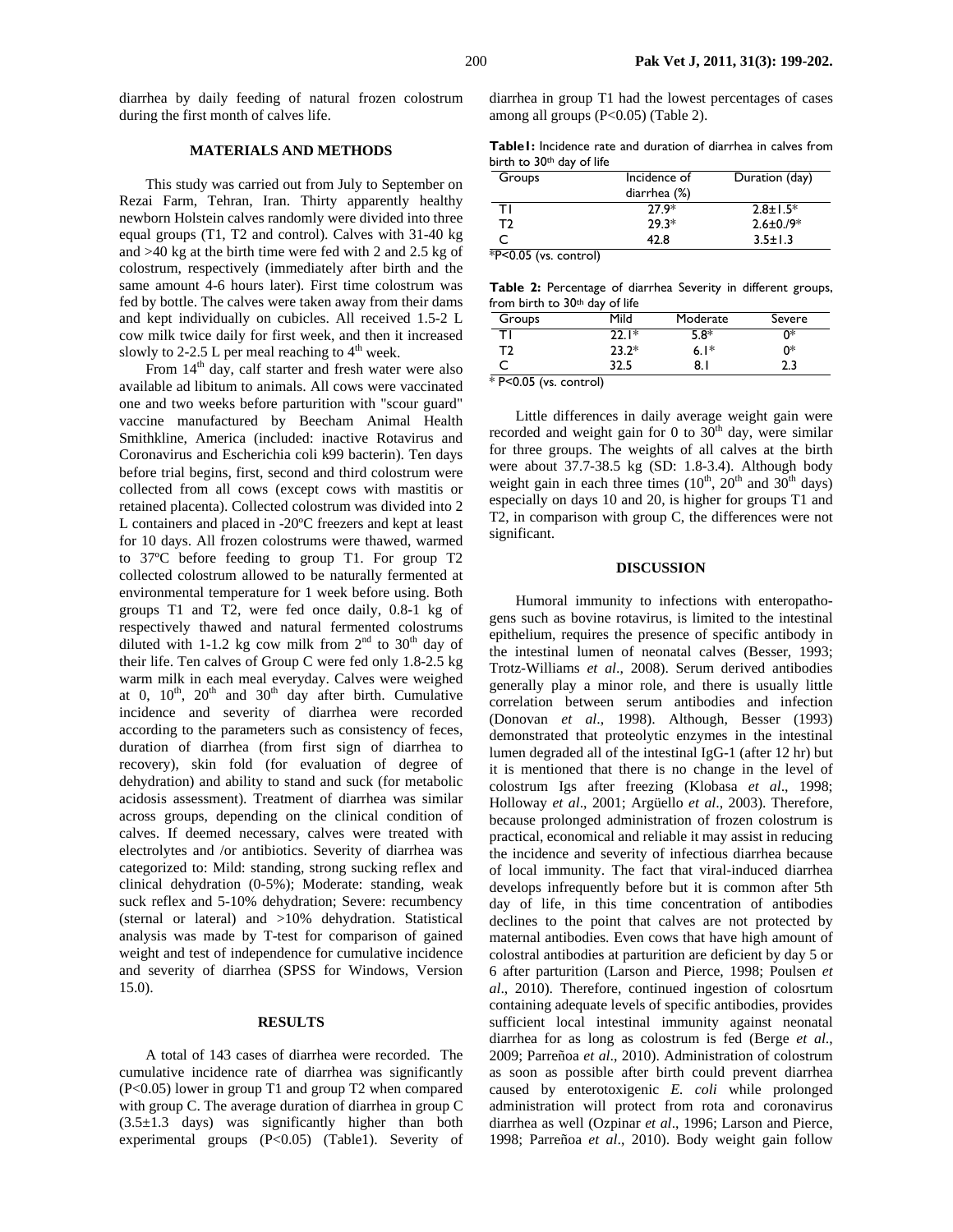passive protection from diarrhea via prolonged feeding of colostrum or purified Ig, is a controversial issue among the researchers. Our results, in accordance with Foley and Otterby (1979**)** and Maidment (1981), indicate no significant difference in body weight gain between calves given frozen and fermented colostrums and controls fed on milk. Furthermore, Saif and Smith (1985) reported that daily consumption of colostrum may provide an increase in local passive immunity of intestine but weight gain was not affected by this method. On the other hand, Erhard *et al*. (1993) and Ozpinar *et al*. (1996) and Ikemori *et al*. (1997) reported the calves which received Egg-yolk antibodies during the first 14 days of life, showed significant improvement in body weight gain.

It could be concluded that long term administration of both frozen and fermented colostrum of vaccinated cows are of benefit in reducing the incidence rate of diarrhea and reduction of economic costs of treatment and management. So the results of this study are also of great value for undeveloped countries with poor hygienic conditions where undifferentiated diarrhea is fairly common and that may have difficulties in providing enough financial resources.

#### **Acknowledgements**

The authors appreciate the sincere collaboration by Ms. Fatemeh Mahdiyar and the contributions of the manager and staff of Rezai Farm.

#### **REFERENCES**

- Acha SJ, Kühn I, Onsson PJ, Mbazima G, Katouli M and R Möllby, 2004. Studies on calf diarrhoea in mozambique: prevalence of bacterial pathogens. Acta Vet Scand, 45: 27–36.
- Archambault D, Morin G, Elazhary Y, Roy RS and JH Joncas, 1988. Immune response of pregnant heifers and cows to bovine rotavirus inoculation and passive protection to rotavirus infection in newborn calves fed colostral antibodies or colostral lymphocyte. Am. J Vet Res, 49: 1084-1091.
- Argüello A, Castro N, Capote J, Ginés, R, Acosta F and JL López, 2003. Effects of refrigeration, freezingthawing and pasteurization on IgG goat colostrum preservation. Small Rum Res, 48: 135-139.
- Berge ACB, TE Besser, DA Moore and WM Sischo, 2009, Evaluation of the effects of oral colostrum supplementation during the first fourteen days on the health and performance of preweaned calves. J Dairy Sci, 92: 286–295.
- Besser TE, 1993. Concentrations of passively acquired IgG-1 antibodies in the intestinal lumen of neonatal calf. Vet Imm Immunopathol, 38: 103-112.
- Besser TE and CC Gay, 1993. Colostral transfer of immunoglobulins to the calf. Vet Ann, 33: 53-61.
- Diggle L, 2007. Rotavirus diarrhoea and future prospects for prevention. Br J Nurs, 16: 970–974.
- Donovan GA, IR Dohoo, DM Montgomery, and FL Bennet, 1998. Association between passive immunity and morbidity and mortality in dairy heifers in Florida. Prev Vet Med, 34: 31-46.
- Duman R and AE Aycan, 2010. Prevalence of rotavirus infections in calves with diarrhea in Konya region. J Anim Vet Adv, 9: 136-138.
- Erhard MH, J Kellner, J Eichelberger and U Losch, 1993. New aspect in oral immuno-prophylaxis for prevention of infectious diarrhea of newborn calves. Berl Munch Tierarztl Wochen, 106: 383-387.
- Foley JA and DE Otterby**,** 1979**.** Performance of calves fed colostrum stored by freezing. J Dairy Sci, 62: 459-467.
- Holloway NM, JW Tyler, J Lakritz, SL Carlson and J Holle, 2001. Serum immunoglobulin G concentrations in calves fed fresh and frozen colostrum. J Am Vet Med Assoc, 219: 357-359.
- Ikemori Y, MOK Umeda, FC Icatlo Jr, M Kuroki, H Yokoyama and Y. Kodama, 1997. Passive protection of neonatal calves against coronavirus-induced diarrhea by administration of egg yolk or colostrum antibody powder. Vet Microbiol, 58: 105–111.
- Klobasa F, MC Goel and E Werhahn, 1998. Comparison of freezing and lyophilizing for preservation of colostrum as a source of immunoglobulins for calves. J Anim Sci, 76: 923-926.
- Laiblin VC, J Koberg and W Hofmann, 1989. Recent treatment results in feeding-related calf diarrhea with special reference to diet and Diaproof K. Berl Munch Tierarztl Wochenschr, 102: 236-238.
- Larson RL and VL Pierce, 1998. Economic evaluation of neonatal health protection programs for cattle. J Am Vet Med Assoc, 213: 810-816.
- Maidment DCJ. 1981. The feeding of stored bovine colostrum to calves. Br Vet J, 137: 268-273.
- Murakami T, 1986. Protective effect of orally administered immunoglobulins against experimental calf diarrhea. Jap J Vet Sci, 48: 237-245.
- Nasir A, M Avais, MS Khan and N Ahmad, 2009. Prevalence of *Cryptosporidium parvum* infection in Lahore (Pakistan) and its association with diarrhea in dairy calves. Int J Agric Biol, 11: 221–224.
- Ozpinar H, MH Erhard, N Aytug, A Ozpinar, C Baclaci, S Karamypfyoglu, A Hofmann and U Losch, 1996. Dose-dependent effects of specific egg-yolk antibodies on diarrhea of newborn calves. Prev Vet Med, 27: 67-73.
- Parreñoa, V, G Marcoppidoa, C Vegaa, L Garaicoecheaa, D Rodrigueza, L Saifb and F Fernándeza, 2010, Milk supplemented with immune colostrum: Protection against rotavirus diarrhea and modulatory effect on the systemic and mucosal antibody responses in calves experimentally challenged with bovine rotavirus. Vet Immunol Immunopathol, 136: 12-27.
- Poulsen KP, AL Foley, MT Collins and SM McGuirk, 2010, Comparison of passive transfer of immunity in neonatal dairy calves fed colostrum or bovine serumbased colostrum replacement and colostrum supplement products. J Am Vet Med Assoc, 237: 949-954.
- Quigley J, 2007. Passive Immunity in Newborn Calves. WCDS Adv Dairy Tech, 19: 247-265.
- Saif LJ and KL Smith, 1985. Enteric viral infection of calves and passive immunity. J Dairy Sci, 68: 206- 228.